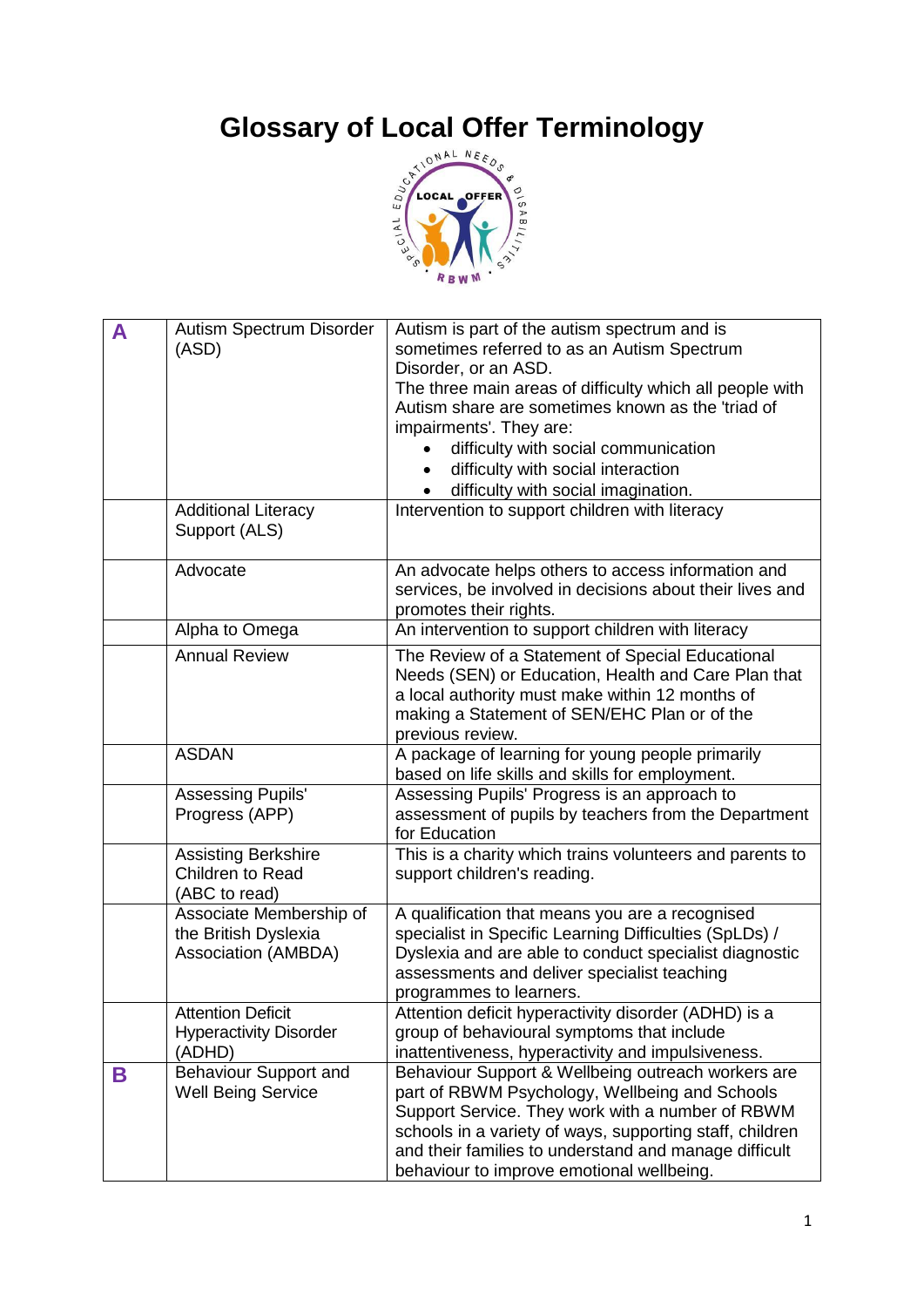|   | <b>BESD</b>                                                            | Behavioural, Emotional and Social Difficulties                                                                                                                                                                                                                                                                                     |
|---|------------------------------------------------------------------------|------------------------------------------------------------------------------------------------------------------------------------------------------------------------------------------------------------------------------------------------------------------------------------------------------------------------------------|
|   | <b>Brushing</b>                                                        | Intervention to help children with difficulties with<br>sensory feedback                                                                                                                                                                                                                                                           |
| C | Callirobics                                                            | Intervention to support children with handwriting                                                                                                                                                                                                                                                                                  |
|   | <b>Child and Adolescent</b><br><b>Mental Health Service</b><br>(CAMHS) | An NHS service who support children and young<br>people with mental health difficulties and their families.                                                                                                                                                                                                                        |
|   | <b>Child Protection officer</b>                                        | The member of staff in school who has responsibility<br>for safeguarding children's wellbeing and overseeing<br>children considered to be suffering from, or are likely to<br>suffer, significant harm.                                                                                                                            |
|   | Children and Young<br><b>People Disability Service</b><br>(CYPDS)      | A Local Authority service supporting children and<br>young people aged 0-25 with special educational<br>needs and disabilities. This includes social care<br>functions, family working, occupational therapy<br>assessments in the home and the statutory<br>assessment and review process for Education, Health<br>and Care Plans |
|   | <b>Children and Young</b><br>People Integrated<br>Therapies (CYPIT)    | An NHS team who provide Occupational Therapy,<br>Physiotherapy, Speech and Language Therapy and<br>Specialist Dietetics services throughout Berkshire.                                                                                                                                                                             |
|   | <b>Circle of Friends</b>                                               | Intervention to support children to interact with peers                                                                                                                                                                                                                                                                            |
|   | <b>Circle Time</b>                                                     | A group/whole class approach to support children an<br>young people's social and emotional development                                                                                                                                                                                                                             |
|   | Clicker                                                                | Literacy software to enable children to develop their<br>reading and writing skills                                                                                                                                                                                                                                                |
|   | <b>Clinical Commissioning</b><br>Group (CCG)                           | CCGs are groups of clinicians who plan and purchase<br>health services for the local population                                                                                                                                                                                                                                    |
|   | <b>Cognition and Learning</b><br>Team                                  | See School Support                                                                                                                                                                                                                                                                                                                 |
|   | <b>Continuing Professional</b><br>Development (CPD)                    | Refers to training by school staff to keep their skills<br>and knowledge up to date                                                                                                                                                                                                                                                |
|   | <b>Corrective Reading</b>                                              | An intensive intervention for pupils who are reading<br>one or more years below their chronological age                                                                                                                                                                                                                            |
|   | Co-writer                                                              | Word prediction software to support children's writing                                                                                                                                                                                                                                                                             |
| D | <b>DfE</b>                                                             | <b>Department for Education</b>                                                                                                                                                                                                                                                                                                    |
|   | Differentiation                                                        | The process of adapting the curriculum to suit the<br>needs of learners of a range of abilities.                                                                                                                                                                                                                                   |
|   | <b>DigiSmart</b>                                                       | Intervention to support children with literacy                                                                                                                                                                                                                                                                                     |
|   | <b>Disabled Students</b><br>Allowance (DSA)                            | An allowance for students in higher education living in<br>England with a long-term health condition, mental<br>health condition, specific learning difficulty, e.g.<br>dyslexia.                                                                                                                                                  |
|   | Doctor Digit                                                           | Intervention to support children with maths                                                                                                                                                                                                                                                                                        |
|   | Dragon                                                                 | Speech recognition software                                                                                                                                                                                                                                                                                                        |
|   | <b>Early Bird Plus</b>                                                 | A programme for parents/carers of young children with                                                                                                                                                                                                                                                                              |
| Е | Programme<br>Early Bird Reading                                        | an Autism Spectrum Disorder<br>Intervention to support children with literacy by reading<br>before school                                                                                                                                                                                                                          |
|   | <b>Early Literacy Support</b>                                          | Intervention to support children with literacy                                                                                                                                                                                                                                                                                     |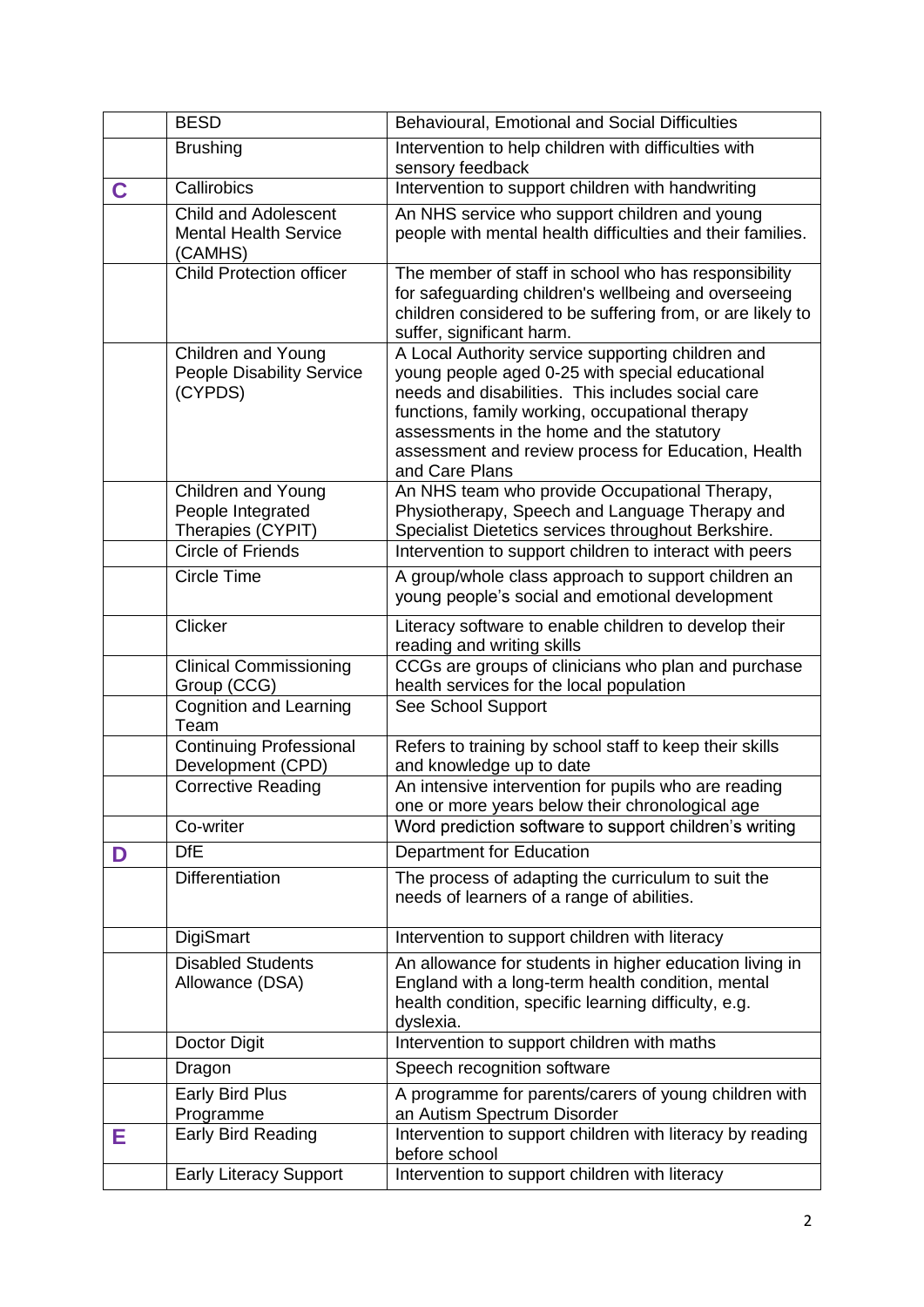|   | (ELS)                                                                                              |                                                                                                                                                                                                                                                                                                                                         |
|---|----------------------------------------------------------------------------------------------------|-----------------------------------------------------------------------------------------------------------------------------------------------------------------------------------------------------------------------------------------------------------------------------------------------------------------------------------------|
|   | <b>Early Years Foundation</b><br>Stage (EYFS)                                                      | The early years foundation stage (EYFS) sets<br>standards for the learning, development and care of<br>children from birth to 5 years old. All schools and<br>Ofsted-registered early years providers must follow the<br>EYFS, including childminders, preschools, nurseries<br>and school reception classes.                           |
|   | <b>Education Welfare Officer</b><br>(EWO)                                                          | This is a person employed by a Local Authority (LA) to<br>help parents and LAs make sure they fulfil their legal<br>duty to ensure that children attend school.                                                                                                                                                                         |
|   | Education, Health and<br>Care (EHC) Plans                                                          | An EHC Plan is a legal document that states what<br>support a child or young person with special<br>educational needs aged 0-25 should have. EHC Plans<br>have replaced the Statements of Special Educational<br>Needs.                                                                                                                 |
|   | <b>Educational Psychologist</b><br>(EP/Ed Psych)<br><b>Educational Psychology</b><br>Service (EPS) | Educational Psychologists are part of RBWM<br>Psychology, Wellbeing and Schools Support Service.<br>They work with schools and the local community to<br>improve children and young people's aged 0-19 years<br>(up to 25 years with significant SEND) learning, well-<br>being, development and achievement.                           |
|   | <b>EHC Needs Assessment</b>                                                                        | An assessment of the education, health and social<br>care needs of a child or young person carried out the<br>by the Local Authority. This could lead to an<br>Education, Health and Care Plan.                                                                                                                                         |
|   | <b>ELKLAN</b>                                                                                      | Training for staff to support children with their speech<br>and language development                                                                                                                                                                                                                                                    |
|   | <b>EMAG/EMTAS (The</b><br><b>Ethnic Minority and</b><br><b>Traveller Achievement</b><br>Service)   | See School Support                                                                                                                                                                                                                                                                                                                      |
|   | <b>Emotional Literacy</b><br><b>Support Assistant (ELSA)</b>                                       | Teaching assistants who have received extra training<br>to support the emotional wellbeing of children and<br>young people.                                                                                                                                                                                                             |
|   | English as an Additional<br>Language<br><b>Every Child Counts</b>                                  | EAL refers to children and young people who do not<br>speak English as their first language<br>Intervention to support children with maths                                                                                                                                                                                              |
| F | <b>Family Friends</b>                                                                              | A local charity service who support children and                                                                                                                                                                                                                                                                                        |
|   | <b>Family Support Worker</b>                                                                       | parents who are experiencing difficulties<br>A member of staff who is trained to give emotional and<br>practical help and advice to families that are having<br>long or short-term difficulties.                                                                                                                                        |
|   | FFT (Fisher Family Trust)                                                                          | Intervention to support children with literacy                                                                                                                                                                                                                                                                                          |
|   | <b>Formative Assessment</b>                                                                        | The process of collecting information that can be used<br>to improve instruction and student learning while it is<br>still happening (as opposed to after a unit of learning<br>has finished). "Formative" here means the way it is<br>used to inform the process of teaching and learning so<br>that changes can be made if necessary. |
|   | <b>FRIENDS for Life/Fun</b><br>Friends                                                             | Interventions to support children with worries                                                                                                                                                                                                                                                                                          |
| G | <b>Guided Reading</b>                                                                              | Intervention to support children with literacy                                                                                                                                                                                                                                                                                          |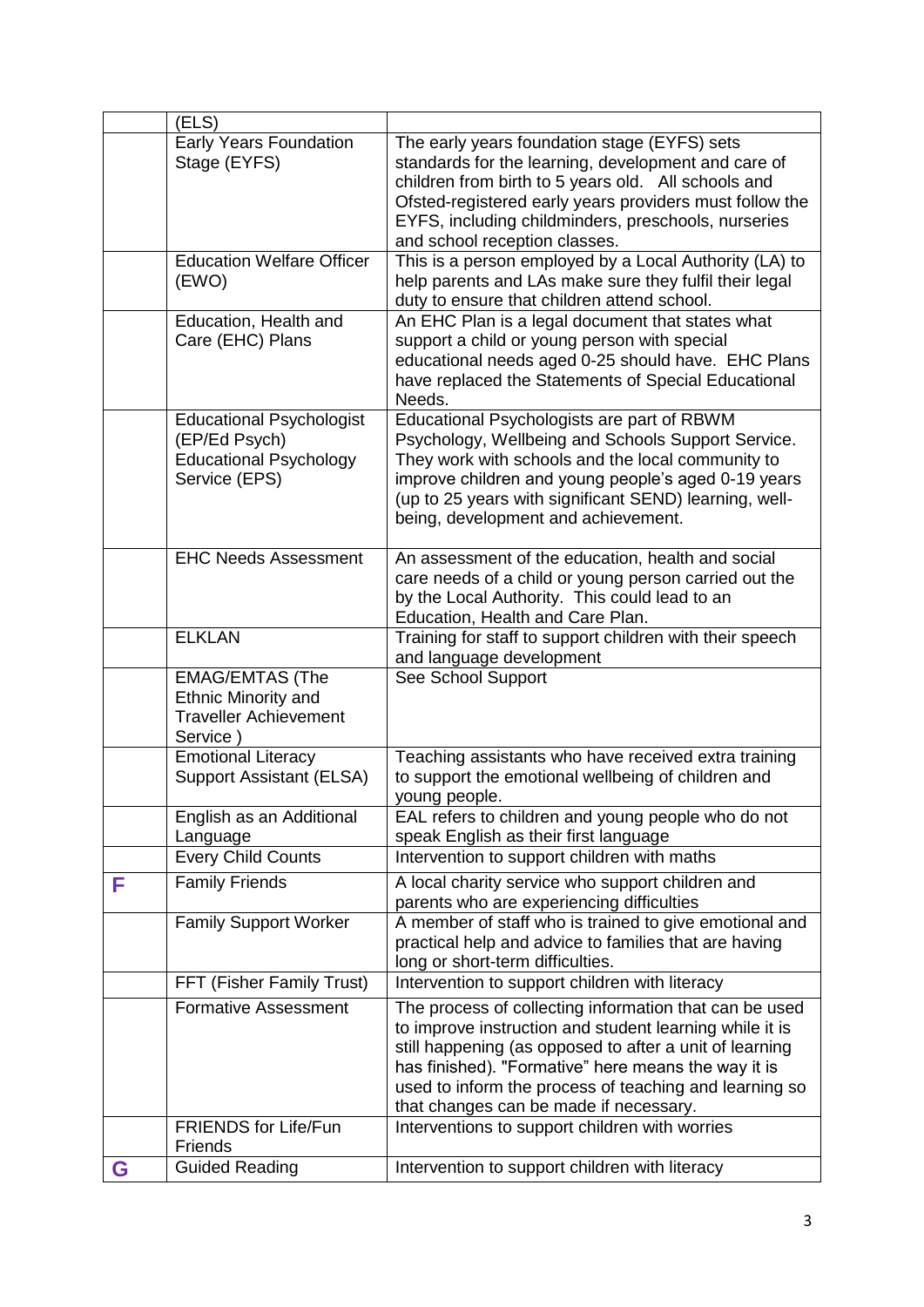| Н | Hearing Impairment (HI)                          | Pupils with a hearing impairment (HI) range from those<br>with a mild hearing loss to those who are profoundly<br>deaf.                                                                                                                                                                                                                                                                                                |
|---|--------------------------------------------------|------------------------------------------------------------------------------------------------------------------------------------------------------------------------------------------------------------------------------------------------------------------------------------------------------------------------------------------------------------------------------------------------------------------------|
|   | <b>Higher Level Teaching</b><br>Assistant (HLTA) | A teaching assistant, usually with extra training or<br>experience, who acts as a specialist assistant.                                                                                                                                                                                                                                                                                                                |
|   | I CAN                                            | I CAN is a children's communication charity helping<br>children to develop speech, language and<br>communication skills                                                                                                                                                                                                                                                                                                |
|   | <b>ICE</b>                                       | Intervention to support children's emotional wellbeing                                                                                                                                                                                                                                                                                                                                                                 |
|   | <b>Inclusion Development</b><br>Programme (IDP)  | Packages of resources from the government to help<br>school staff to support learners with a range of special<br>educational needs                                                                                                                                                                                                                                                                                     |
|   | <b>Independent Support</b>                       | A national, government funded programme to support<br>the implementation of the Special Educational Needs<br>and Disabilities (SEND) Reforms and the<br>implementation of the Children & Families Act 2014.<br>Independent Supporters are available to support young<br>people and parents through the introduction of the new<br>assessment process and the development of<br>Education, Health and Care (EHC) Plans. |
|   | <b>Individual Education Plan</b><br>(IEP)        | A document drawn up in school which outlines targets<br>for individual children with additional needs and how<br>they will be supported to meet those targets                                                                                                                                                                                                                                                          |
|   | In-Service Training<br>(INSET)                   | In-Service Training refers to sessions of training for<br>school staff to support their continued professional<br>development (CPD)                                                                                                                                                                                                                                                                                    |
| J | Job Coach                                        | Support for young people with special educational<br>needs to find a way into work                                                                                                                                                                                                                                                                                                                                     |
|   | Learning Support<br>Assistant (LSA)              | See Teaching Assistant (TA)                                                                                                                                                                                                                                                                                                                                                                                            |
|   | Lexia                                            | Intervention to support children with literacy                                                                                                                                                                                                                                                                                                                                                                         |
|   | Looking and Thinking                             | Intervention to support children with literacy                                                                                                                                                                                                                                                                                                                                                                         |
|   | Makaton                                          | Makaton is a language programme using signs and<br>symbols to help people to communicate.                                                                                                                                                                                                                                                                                                                              |
|   | <b>Maths Screen Diagnostic</b>                   | Assessment of children's maths difficulties                                                                                                                                                                                                                                                                                                                                                                            |
| M | Max's Marvellous Maths                           | Intervention to support children with maths                                                                                                                                                                                                                                                                                                                                                                            |
|   | <b>MLD</b>                                       | <b>Moderate Learning Difficulties</b>                                                                                                                                                                                                                                                                                                                                                                                  |
|   | <b>MSI</b>                                       | Multi-Sensory Impairment                                                                                                                                                                                                                                                                                                                                                                                               |
| N | National SENCO award                             | A Master's level qualification which is required for all<br>new Special Educational Needs Co-ordinators<br>(SENCOs) from 2009                                                                                                                                                                                                                                                                                          |
|   | No. 22 Counselling<br>Service                    | Youth counselling service for young people primarily<br>aged 12-25                                                                                                                                                                                                                                                                                                                                                     |
|   | <b>Number Shark</b>                              | Intervention to support children with maths                                                                                                                                                                                                                                                                                                                                                                            |
|   | <b>Numbers Count</b>                             | Intervention to support children with maths                                                                                                                                                                                                                                                                                                                                                                            |
|   | Numicon                                          | Intervention to support children with maths                                                                                                                                                                                                                                                                                                                                                                            |
|   | Nurture groups                                   | Small group intervention for supporting children with<br>social, emotional or behavioural needs to access<br>learning                                                                                                                                                                                                                                                                                                  |
| O | <b>Occupational Therapy</b><br>(OT)              | A service who support the assessment and<br>intervention of young people with health conditions                                                                                                                                                                                                                                                                                                                        |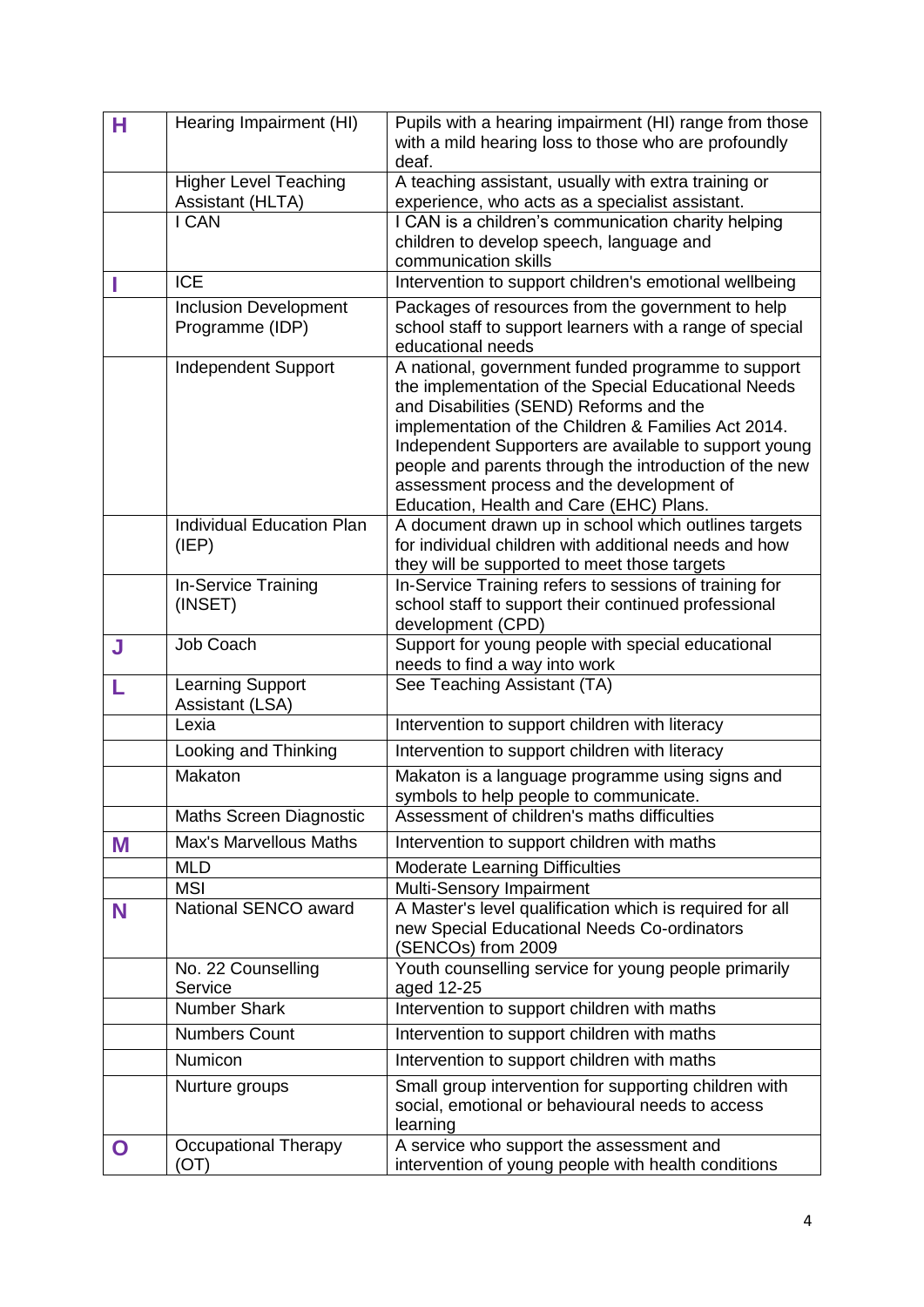| P | <b>Parent Support Advisor</b>     | A member of staff trained to provide information and                                |
|---|-----------------------------------|-------------------------------------------------------------------------------------|
|   | (PSA)                             | support to parents and carers of children at the school.                            |
|   | Pastoral care/Pastoral<br>support | Support primarily for children and young people's<br>social and emotional wellbeing |
|   | PECS (Picture Exchange            | PECS is an alternative communication intervention                                   |
|   | <b>Communication System)</b>      |                                                                                     |
|   | Pen portrait                      | A document written by a person who knows a child or                                 |
|   |                                   | young person well which describes their strengths and<br>needs                      |
|   | <b>Personal Social Health</b>     | A whole class curriculum of learning from the                                       |
|   | Education (PSHE/PSE)              | government to support children's understanding of                                   |
|   |                                   | personal, social and health issues                                                  |
|   | <b>Phonological Awareness</b>     | Intervention to support children with literacy                                      |
|   | Training (PAT)                    |                                                                                     |
|   | Physiotherapy (Physio)            | A service who support the physical development of                                   |
|   |                                   | children and young people with health conditions                                    |
|   | <b>Play Therapist</b>             | A professional who supports children's emotional                                    |
|   |                                   | wellbeing through play                                                              |
|   | <b>PMED</b>                       | <b>Physical and Medical Difficulties</b>                                            |
|   | <b>PMLD</b>                       | Profound and Multiple Learning Difficulties                                         |
|   | Precision Monitoring/             | Intervention for helping individual children to learn a                             |
|   | Teaching                          | range of specific skills automatically so that they may                             |
|   |                                   | become fluent in a skill                                                            |
|   | Provision map                     | A way of a school showing the resources and provision                               |
|   |                                   | available, including whole class teaching, group work                               |
|   |                                   | and individual interventions, for identifying and                                   |
|   |                                   | overcoming barriers to learning and meeting the needs                               |
|   |                                   | of all pupils. It includes provision which is 'additional                           |
|   |                                   | to' and 'different from' that which is offered through the                          |
|   |                                   | school's curriculum                                                                 |
|   |                                   |                                                                                     |
| Q | <b>Quality First Teaching</b>     | Highly effective teaching through carefully planned and                             |
|   | (QFT)                             | engaging lessons which meet the needs of all learners                               |
| R | Rapid Reading                     | Intervention to support children with literacy                                      |
|   | <b>Read Write Inc</b>             | Intervention to support children with literacy developed                            |
|   |                                   | by Ruth Miskin Training                                                             |
|   | <b>Reading Recovery</b>           | Intervention to support children with literacy                                      |
|   | Rebound Therapy                   | Intervention to primarily support children's physical and                           |
|   |                                   | sensory development using trampolines                                               |
|   | Royal Borough of Windsor          | The Local Authority/Council                                                         |
|   | and Maidenhead (RBWM)             |                                                                                     |
|   | <b>Ruth Miskin</b>                | A number of interventions to support children's literacy                            |
|   |                                   | and language                                                                        |
|   | SAFE manager                      | A member of staff who supports the emotional, social                                |
|   |                                   | and behaviour needs of children and young people in                                 |
|   |                                   | school in order that they can achieve their full potential                          |
| S | SALT/S&L                          | Speech and language therapy to support children's                                   |
|   |                                   | communication skills                                                                |
|   | <b>School Support Service</b>     | A Local Authority Service that supports schools to                                  |
|   | (EMTAS and Cognition              | meet the additional needs of all pupils by providing                                |
|   | and Learning)                     | schools with the opportunity to purchase qualified                                  |
|   |                                   | specialist teachers with expertise in Special                                       |
|   |                                   | Educational Needs (SEND), Ethnic Minority and                                       |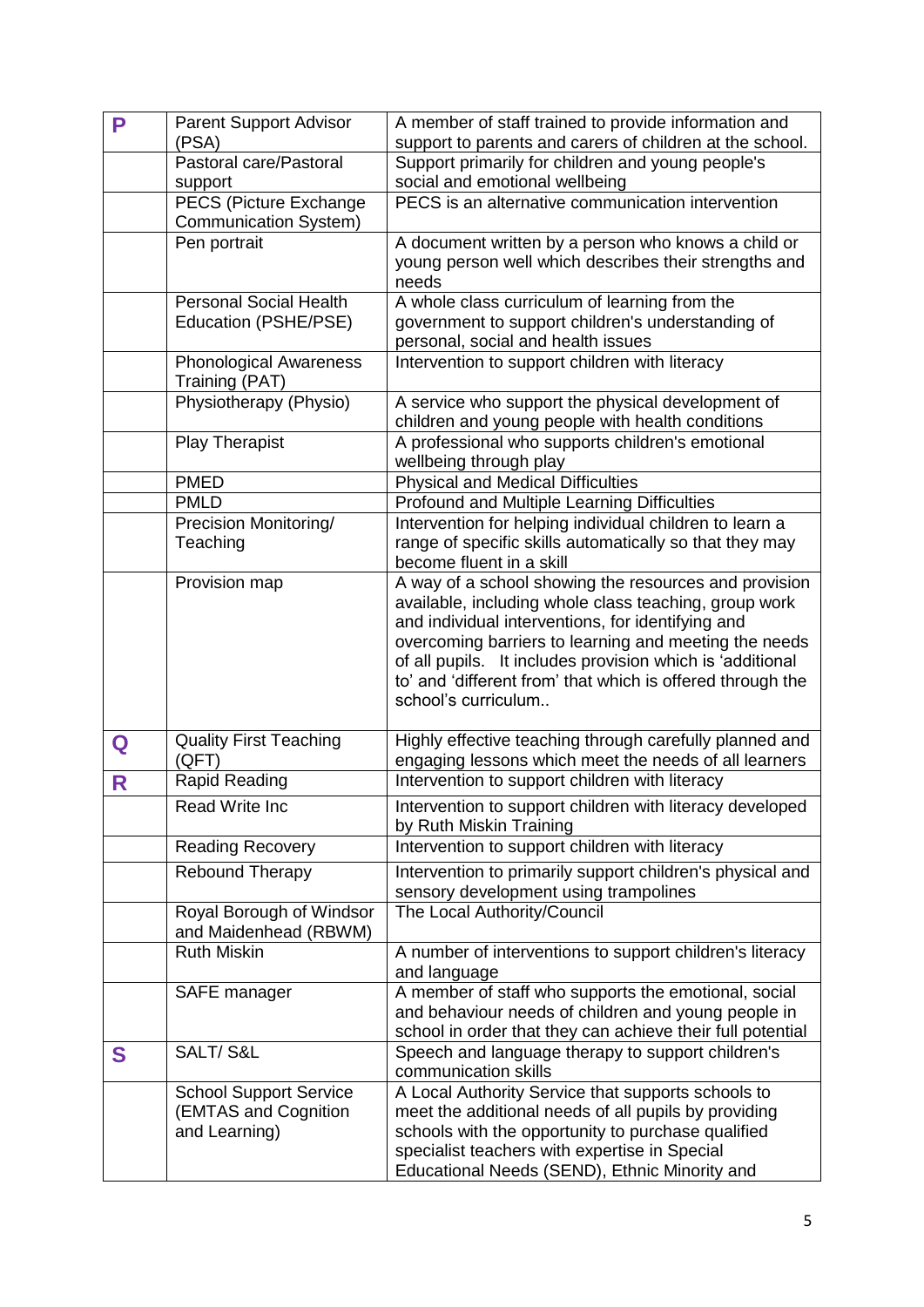|   |                                                       | Traveller Achievement and English as an Additional                                                            |
|---|-------------------------------------------------------|---------------------------------------------------------------------------------------------------------------|
|   |                                                       | Language (EAL).                                                                                               |
|   |                                                       |                                                                                                               |
|   | <b>SEAL- Social Emotional</b><br>Aspects of Learning' | A whole class/small group approach to supporting<br>children's social and emotional development               |
|   | <b>SEN Support</b>                                    | Support that is provided to children and young people                                                         |
|   |                                                       | with Special Educational Needs within a school or                                                             |
|   |                                                       | setting's own resources. This used to be called School<br>Action or School Action Plus.                       |
|   | <b>SEND</b>                                           | Special Educational Needs and/or Disabilities                                                                 |
|   | <b>Sensory Consortium</b>                             | Berkshire Sensory Consortium Service is a specialist                                                          |
|   | Service                                               | education support service for hearing impairment,                                                             |
|   |                                                       | visual impairment and multi-sensory impairment.                                                               |
|   | Shine                                                 | An outreach service who support children on the<br>Autism spectrum in mainstream schools                      |
|   | <b>SLCN</b>                                           | Speech, Language and Communication Needs                                                                      |
|   | <b>SLD</b>                                            | <b>Severe Learning Difficulties</b>                                                                           |
|   | <b>SMART</b> targets                                  | Targets set with young people's progress in mind,<br>which are Specific, Measurable, Achievable and           |
|   |                                                       | Realistic, and set against an appropriate Timescale                                                           |
|   | <b>Social Stories</b>                                 | Intervention to improve an individual's understanding                                                         |
|   |                                                       | of events and expectations                                                                                    |
|   | Sound Linkage                                         | Intervention to support children with literacy                                                                |
|   | <b>Special Educational</b>                            | This is the member of staff of a school who has                                                               |
|   | <b>Needs Co-ordinator</b>                             | responsibility for co-ordinating special educational                                                          |
|   | (SENCo)<br><b>Special Needs</b>                       | needs provision within that school.<br>Assessment tool to identify children with Special                      |
|   | <b>Assessment Profile</b><br>(SNAP)                   | <b>Educational Needs</b>                                                                                      |
|   | <b>Specific Learning Difficulty</b>                   | Difficulties a pupil may have which are restricted to a                                                       |
|   | (SpLD)                                                | particular area of learning, for example Dyslexia.                                                            |
|   | Spellwise                                             | Intervention to support children with literacy                                                                |
|   | Springboard                                           | Charity providing literacy support for children                                                               |
|   | Standardised test                                     | Assessment which is carried out in a very specific way                                                        |
|   |                                                       | and the same way every time. This may be so that the<br>young person's results can be compared with other     |
|   |                                                       | children of their age.                                                                                        |
|   | <b>Stareway to Spelling</b>                           | Intervention to support with spelling                                                                         |
|   | <b>Study Plus</b>                                     | Whole class intervention for supporting young people                                                          |
|   |                                                       | in Key Stage 3 or 4 primarily with English and maths<br>The process of evaluating achievement at the end of a |
|   | <b>Summative Assessment</b>                           | unit of learning (e.g. end of course exam).                                                                   |
| Т | <b>TEACCH</b>                                         | A highly structured approach for supporting young<br>people on the Autism spectrum                            |
|   | Teaching Assistant (TA)                               | Teaching Assistants (also known as Learning Support<br>Assistants) work alongside school teachers, to help    |
|   |                                                       | pupils to get the most out of their learning                                                                  |
|   | <b>Team Teach</b>                                     | Training for staff on ways of managing children's                                                             |
|   |                                                       | challenging behaviour, including positive handling<br>techniques                                              |